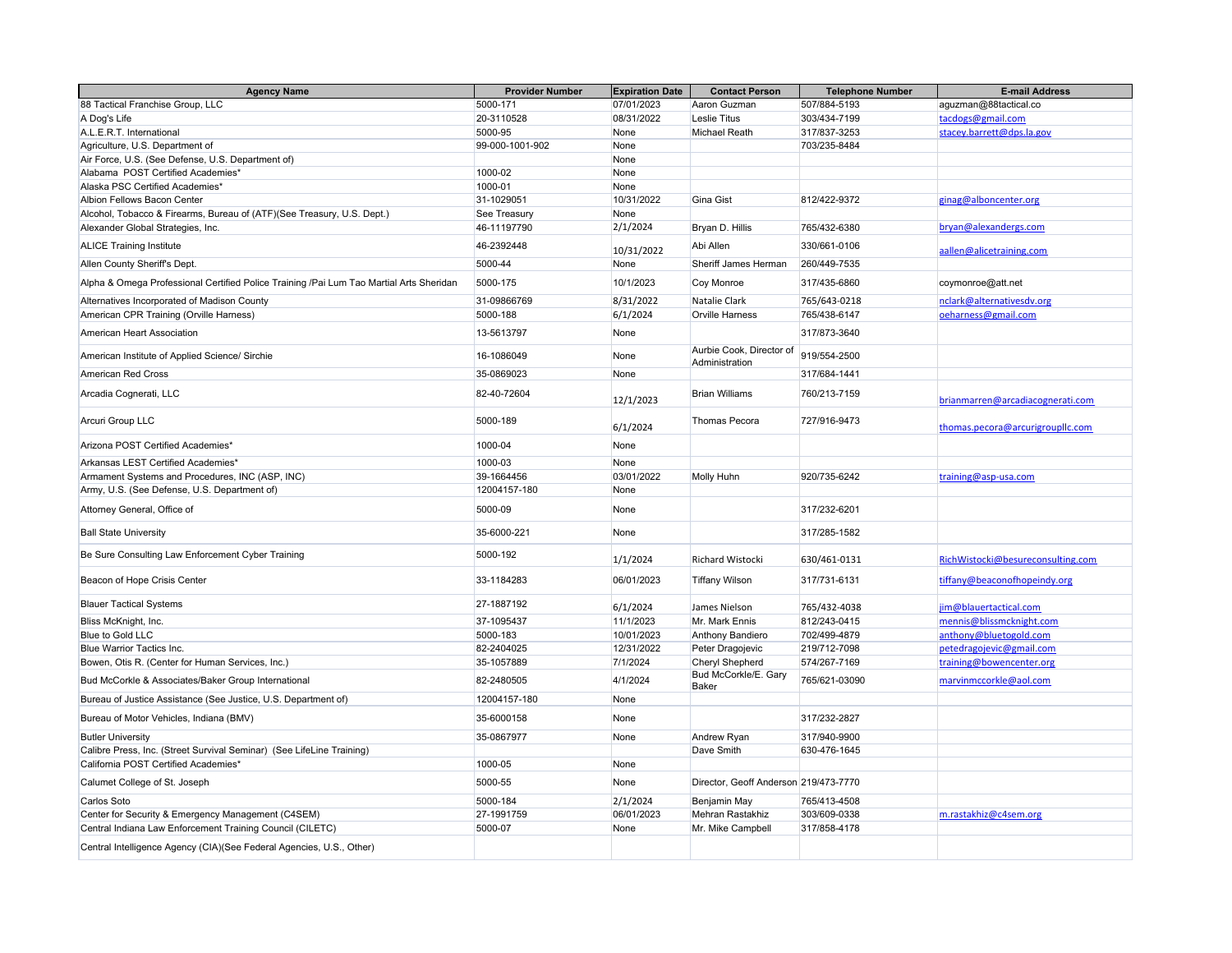| <b>Agency Name</b>                                                                | <b>Provider Number</b> | <b>Expiration Date</b> | <b>Contact Person</b>         | <b>Telephone Number</b>      | <b>E-mail Address</b>              |
|-----------------------------------------------------------------------------------|------------------------|------------------------|-------------------------------|------------------------------|------------------------------------|
| Central Intelligence Agency (CIA)(See Government Agencies, Other U.S.)            |                        |                        |                               |                              |                                    |
| Chiefs of Police, International Assoc. of (IACP)                                  | 53-022-7813            | None                   |                               | 703/836-6767                 |                                    |
| Child Abuse, (See, Indiana Prevent Child Abuse)                                   |                        |                        |                               |                              |                                    |
| CiNet (See Law Enforcement Television Network (LETN)                              |                        |                        |                               |                              |                                    |
| Coast Guard, U.S. (See Transportation, U.S. Department of)                        |                        |                        |                               |                              |                                    |
| Colorado POSt Certified Academies*                                                | 1000-06                | None                   |                               |                              |                                    |
| <b>Command Presence LLC</b>                                                       | 82-1051874             | 5/1/2024               | Anne Bostain                  | 833/538-7246                 |                                    |
| Commerce, U.S. Department of (National Weather Service)                           | 99-000-1001-903        | None                   | Sam Lashley                   | 202/377-8252                 |                                    |
| Commission on Accreditation for Law Enforcement Agencies, (CALEA)                 | 5000-04                |                        |                               |                              |                                    |
| Concerns of Police Survivors, Inc. (COPS)                                         | 52-1354370             | None                   |                               | 573/346-4911                 |                                    |
| <b>Conifer Canine LLC</b>                                                         | 5000-158               | 8/1/2023               | <b>Tim Miller</b>             | 812/650-2394                 | tim@conifercanine.com              |
| <b>Connecticut MPT Certified Academies*</b>                                       | 1000-07                | None                   |                               |                              |                                    |
| Controlled F.O.R.C.E Inc.                                                         | 36-4175514             | 01/01/2023             | <b>Bernadette Such</b>        | 630/365-1700                 | susan@controlledforce.com          |
| Criminal Justice Institute                                                        | 35-600178              | None                   |                               | 317/232-1289                 |                                    |
| Crisis Response Leader Training, Inc.                                             | 84-3239769             | 11/30/2022             | <b>Tod Langley</b>            | 765/427-6795                 |                                    |
| D.L. Myers & Associates, LLC (dba Crash Data Solutions                            | 81-1014036             | 2/1/2024               | David Myers                   | 317/787-7355                 | david@crashdata.net                |
| D.O McComb & Sons Funeral Homes                                                   | 74-1951832             | 3/1/2024               | Mr. David Kessler             | 818/7627901                  | brianna@centerforloss.com          |
| DARE (Drug Abuse Resistance Education)                                            | 66-999-1001-902        | None                   |                               |                              |                                    |
| Death Investigation Training Academy                                              | 46-5385133             | 06/1/2023              | Darren Dake                   | 888/566-0177                 | darren@deathinvestigation.training |
| Defense, U.S. Department of                                                       | 99-000-1001-904        | None                   |                               | 202/545-6700                 |                                    |
| Delaware State Police Certified Academies*                                        | 1000-08                | None                   |                               |                              |                                    |
| Department of Child Services                                                      | 5000-167               | None                   | Tina Mahern                   | 317/313-4046                 |                                    |
| Department of Corrections (Indiana)                                               | 5000-13                | None                   |                               |                              |                                    |
| Department of Environmental Management                                            | 5000-38                | None                   | Sandra Jesnsen                | 317/232-8128                 |                                    |
| Desert Snow, LLC                                                                  | 46-5621875             | 05/31/2022             | Dave Frye                     | 405/293-9800                 | jeff@desertsnow.com                |
| Dolan Consulting Group, LLC                                                       | 81-1229690             | 06/01/2022             | <b>Matt Dolan</b>             | 919/805-3020                 | matt@dolanconsultinggroup.com      |
| Down Range Consulting LLC                                                         | 45-5519998             | 03/31/2022             | <b>Charles Hedinger</b>       | 219/644-8611                 | chuckdrc@gmail.com                 |
| Drone Management Group, LLC                                                       | 5000-191               | 11/1/2023              | <b>Steve Haston</b>           | 317/586-0886                 | steve@dronemanagementgroup.com     |
| Drug Enforcement Administrations (DEA)(See Justice U.S. Dept. of)                 |                        |                        |                               |                              |                                    |
| Drug Free Indiana, Commission for                                                 | 66-999-1001-901        | None                   |                               |                              |                                    |
| Duhamell Physical Tactics Systems LLC (DPTS)                                      | 5000-157               | 4/1/2024               | Randall W. Duhamell           | 260/908-6682                 | rwduhamell@yahoo.com               |
| E-Kit Training- Teaching Field Search Software Certification Course               | 51-0631537             | 5/1/2024               | John Briscoe                  | 815/245-8476                 | jbriscoe@ekitsupply.com            |
| Elkhart County Prosecutor's Office                                                | 5000-49                | None                   | Curtis T. Hill, Jr.           | 574/296-1888                 |                                    |
| Emergency Medical Services(EMS)(See Homeland Sercurity Dept. of IN)               |                        |                        |                               |                              |                                    |
| Energy, U.S. Department of                                                        | 99-000-1001-905        | None                   |                               | 202/586-4940                 |                                    |
| Environmental Protection Agency (EPA)(See Federal Agencies, U.S., Other)          |                        |                        |                               |                              |                                    |
| Environmental Protection Agency (EPA)(See Government Agencies, Other)             |                        |                        |                               |                              |                                    |
| Evolution VR, LLC                                                                 | 83-2277693             | 11/1/2023              | Sam Montgomery                | 317/778-0106                 | sam@theevr.com                     |
| F.B.I., Academy, Quantico                                                         | 58-441-6               |                        |                               | 703/640-6131                 |                                    |
| F.B.I., Other Than Academy At Qauntico (See Justice, U.S. Dept. of)               |                        |                        |                               |                              |                                    |
| FBI-Law Enforcement Executive Development Association (FBI-LEEDA)                 | 36-3885342             | None                   | Daniel T. Primozic, Ph.<br>D. | 1/877-772-7712               |                                    |
| Federal Emergency Management Agency (FEMA)                                        | 5000-01                | None                   |                               |                              |                                    |
| Federal Law Enforcement Training Center (FLETC)                                   | 52-0907065             | None                   |                               | 912/267-2224                 |                                    |
| Fenix Law Enforcement Training                                                    | 47-3152880             | 06/30/2022             | Jason Speller                 | 704-935-4433 Ext. 801        | jspeller@drawtraining.com          |
| Fire, Crime Scene and Cell Phone Analysis                                         | 35-2084761             | 02/01/2023             | Michael O'Kelly               | 312/852-6453                 | mike@arson101.com                  |
| FirstForward (see IADLEST)                                                        | 5000-116               | None                   |                               | 888/313-8324                 |                                    |
| Fish & Wildlife Service, U.S. (See Interior, U.S. Department of)                  |                        |                        |                               |                              |                                    |
| Florida DLE Certified Academies*100                                               | 1000-09                | None                   |                               |                              |                                    |
| Forensic Consultation & Scott Johnson                                             | 41-2003254             | 4/1/2024               | Scott A. Johnson              | 612/269-3628                 | scott@forensicconsultation.org     |
| Forest Service, U.S. (See Agriculture, U.S. Department of)                        |                        |                        |                               |                              |                                    |
| Fort Wayne Police Training Center (Academy)                                       | 35-6001029             | None                   |                               | 219/427-1240                 |                                    |
| Fort Wayne Sexual Assault Treatment Center<br>Fortress Preparedness Services, LLC | 35-1943648<br>5000-187 | None<br>5/1/2024       | Ms. Stephanie Good            | 219/425-3333<br>765/729-3502 | fortresspreparedness@gmail.com     |
|                                                                                   |                        |                        | Jay Dotson                    |                              |                                    |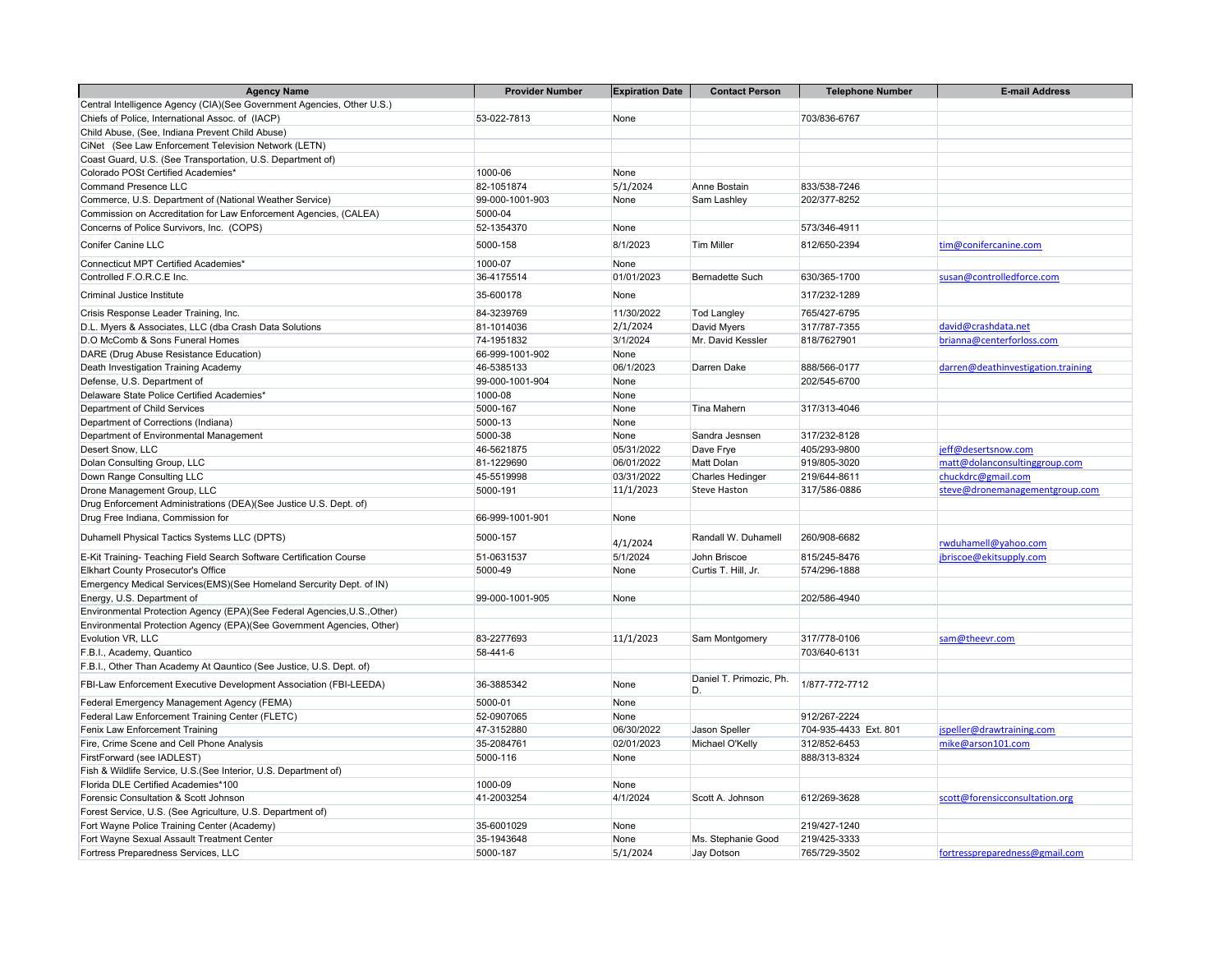| <b>Agency Name</b>                                                      | <b>Provider Number</b> | <b>Expiration Date</b> | <b>Contact Person</b>                               | <b>Telephone Number</b> | <b>E-mail Address</b>          |
|-------------------------------------------------------------------------|------------------------|------------------------|-----------------------------------------------------|-------------------------|--------------------------------|
| Fox Valley Technical College                                            | 39-1087276             | None                   | Mr. Edward J. Krueger                               | 920/735-4858            |                                |
| Gallagher-Westfall (see Public Agency Training Council)                 |                        |                        |                                                     |                         |                                |
| General Services Admin.(GSA)(See Government Agencies, Other U.S.)       |                        |                        |                                                     |                         |                                |
| General Services Administration(GSA)(See Federal Agencies, U.S., Other  |                        |                        |                                                     |                         |                                |
| Genesis of the YWCA                                                     | 717433-00              | None                   | Ms. Kelly Persinger                                 | 765/935-3920            |                                |
| Georgia POST Certified Academies*                                       | 1000-10                | None                   |                                                     |                         |                                |
| Glock Professional, Inc.                                                | 20-4382786             | 09/01/2023             | <b>Brandi Ashworth</b>                              | 770/432/1202            | brandi.ashworth@glock.us       |
| <b>GOROUCK Events</b>                                                   | 61-1555276             | 07/31/2022             | <b>Garrett Macrine</b>                              | 305/397-7574            | garret.m@goruck.com            |
| Government Accounting Office (GAO)(See Government Agencies, Other U.S.) |                        |                        |                                                     |                         |                                |
| Government Agencies, Other U.S.                                         | 99-000-1001-912        | None                   |                                                     |                         |                                |
| Governmental Accounting Office(GAO)(See Federal Agencies, U.S., Other)  |                        |                        |                                                     |                         |                                |
| Gracie Global LLC DBA Gracie University                                 | 5000-185               | 3/1/2024               | Rener Gracie                                        | 310/8930400 ext 114     | charles@Gracieuniversity.com   |
| Graham Research Consultants                                             | 5000-163               |                        | Gordon Graham                                       | 714/374-9326            | gordongraham@earthlink.net     |
| Grand Lodge, Fraternal Order of Police                                  | 23-1283161             | None                   | Mr. Jerry W. Atnip                                  | 615/399-0900            |                                |
| Grandmaster Javed Khan's Fighting Arts Academy                          | 5000-141               | 1/1/2023               | Javed Khan                                          | 812/201-3732            | tkdindia@hotmail.com           |
| Hawaii Certified Academies*                                             | 1000-11                | None                   |                                                     |                         |                                |
| Hazmat/Environmental Management(See Public Safety Tng.Inst.)            |                        |                        |                                                     |                         |                                |
| Health & Human Services, U.S. Department of                             | 99-000-1001-906        | None                   |                                                     | 202/619-0257            |                                |
| HIDTA See: Lake Co. (DEA)                                               | 00-369-8831-0015       |                        |                                                     |                         |                                |
| <b>Hobart Fire Department</b>                                           | 5000-73                | None                   | Mr. Ray Ludwig                                      | 219/942-5184            |                                |
| Homeland Security, U.S. Department of                                   | 99-291-6812-0019       | None                   | Heather Stegerman                                   | 317/232-3984            |                                |
| Hoosier Hills PACT (See PACT, Inc.)                                     |                        |                        |                                                     |                         |                                |
| Humane Society of the United States                                     | 53-0225390             | None                   | Michael Gabrielson                                  | 937/296-2574            |                                |
| Idaho POST Certified Academies'                                         | 1000-13                | None                   |                                                     |                         |                                |
| Illinois LGLEOTB Certified Academies*                                   | 1000-14                | None                   |                                                     |                         |                                |
| Immigration (See Justice, U.S. Department of)                           |                        |                        |                                                     |                         |                                |
| Imprimus Forensic Services, LLC                                         | 5000-56                | 4/1/2024               | Michael A Wasowicz                                  | 847/804-8420            | mw.imprimus@gamail.com         |
| In the Line of Duty                                                     | 43-1718085             | 09/01/2023             | <b>Kelly Barber</b>                                 | 800-462-5232            | kelly@lineofduty.com           |
| Inclusion & Beyond, Inc.(Formely-M. G. Robinson, Inc.)                  | 35-1978141             | 02/01/2023             | Maura Robinson                                      | 812/457-8423            | maura@inclusionandbeyond.com   |
| Indiana Affairs, Bureau of (See Interior, U.S. Department of)           |                        |                        |                                                     |                         |                                |
| Indiana Campus Law Enforcement Administrators                           | 35-1921494             | None                   | David W. Thomas,<br>President                       | 317/710-2778            |                                |
| Indiana Chapter of the Midwest Cycle Intelligence Organization          | 5000-164               | None                   | David Younce                                        | 317/837-3274            |                                |
| Indiana Civil Rights Commission                                         | 35-283903              | None                   | Ms. Sandra D. Leek,<br><b>Executive Director</b>    | 317/232-2600            |                                |
| Indiana Coalition Against Domestic Violence                             | 31-1009769             | 07/01/2023             | Caryn C. Burton                                     | 317/917-3685 Ext 105    | cburton@icadvinc.org           |
| Indiana Coalition to End Sexual Assault                                 | 47-5205431             | None                   | James Hopper                                        | 317/872-1086            |                                |
| Indiana Criminal Justice Association                                    | 35-6027039             | 10/1/2023              | Dave Leonard                                        | 219/785-2511            | Dleonard@idoc.in.gov           |
| Indiana Department of Corrections                                       | 5000-13                | None                   | Mr. Dwight Graves                                   | 317/233-6665            |                                |
| Indiana Department of Education                                         | 35-6000158             | None                   |                                                     | 317/232-9150            |                                |
| Indiana Department of Natural Resources (ICO)                           | 35-6000158             | None                   | Zachariah Mathews                                   | 317/232-4011            |                                |
| Indiana Drug Enforcement Association, Inc.                              | 35-1845582             | None                   |                                                     | 800/558-6620            |                                |
| Indiana Family & Social Services Administration                         | 5000-108               | None                   | <b>Gina Eckart</b>                                  | 317-233-3472            |                                |
| Indiana Gaming Commission                                               | 5000-89                | None                   | Kenny R. Rowan                                      | 317/233-0290            |                                |
| Indiana Law Enforcement Academy                                         | 35-6000-158-103        | None                   |                                                     | 317/839-5191            |                                |
| Indiana Marshal Association                                             | 35-1733922             | None                   | David Moore                                         | 502/807-1737            |                                |
| Indiana Office of Court Services/Office of Judicial Administration      | 5000-150               | None                   | <b>Matthew Guyer</b>                                | 317/232-1313            |                                |
| Indiana Operation Lifesaver                                             | 5000-113               | 09/01/2023             | Korey D. Henderson                                  | 765/620-6413            | khenderson@tiptoncounty.in.gov |
| Indiana Prevent Child Abuse /National Committee                         | 35-1445159             | None                   | Ms. Andrea L. Marshall<br><b>Executive Director</b> | 317/634-9282            |                                |
| Indiana Prosecuting Attorneys Council                                   | 5000-57                | None                   | Stephen Johnson,<br><b>Executive Director</b>       | 317/232-1836            |                                |
| Indiana State Coroners Association                                      | 35-2030911             | None                   | Ms. Lisa K. Barker                                  | 765/538-2387            |                                |
| Indiana State Department of Health                                      | 35-6000-158            | None                   | <b>Gretchen Martin</b>                              | 317/233-7400            |                                |
| Indiana State Excise Police                                             | 5000-62                | None                   | <b>Patrick Fulford</b>                              | 317/232-2452            |                                |
| Indiana State Police (Academy) (IDACS)                                  | 35-6000-158-100        | None                   |                                                     | 317/232-8292            |                                |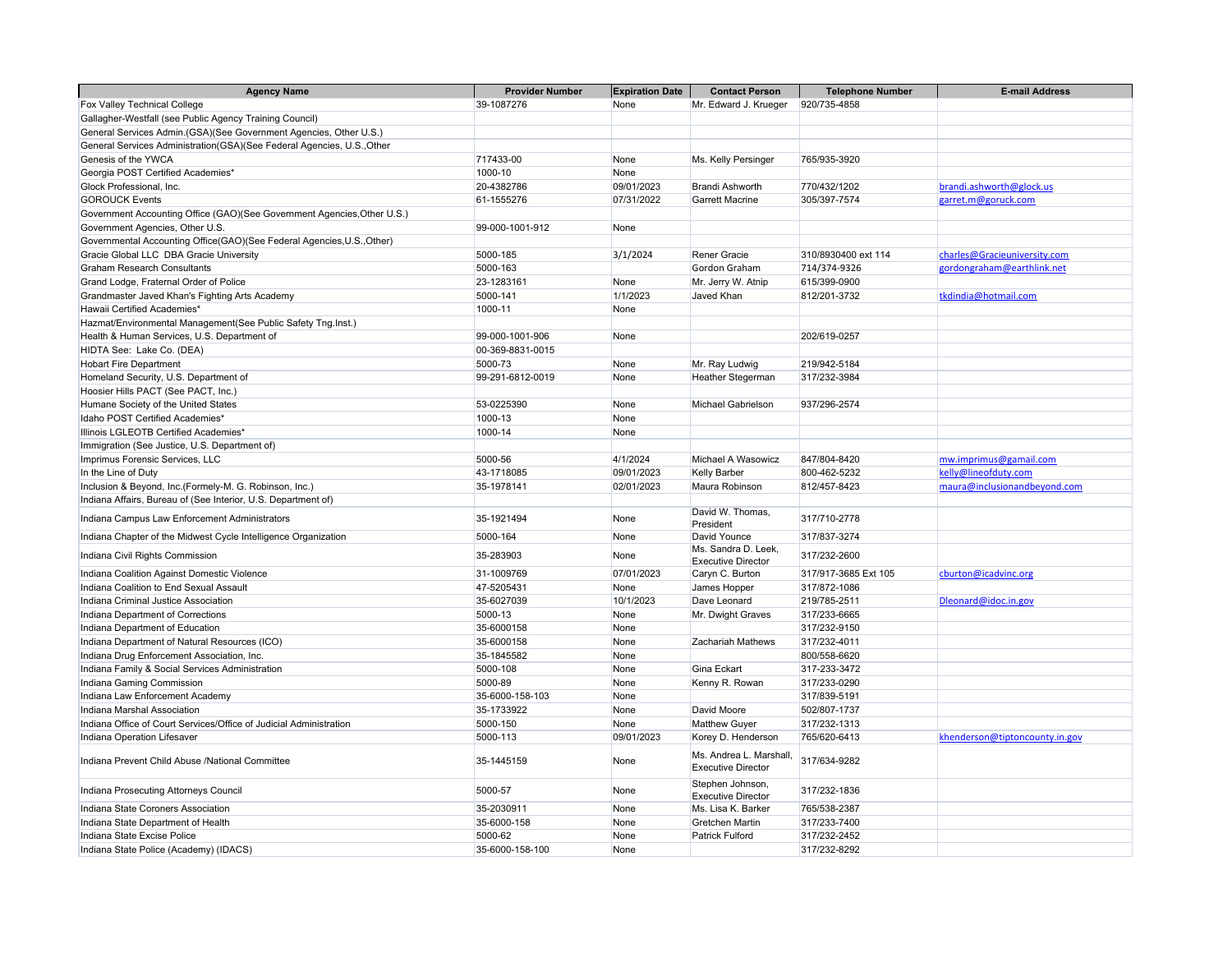| <b>Agency Name</b>                                                                                   | <b>Provider Number</b> | <b>Expiration Date</b> | <b>Contact Person</b>                        | <b>Telephone Number</b> | <b>E-mail Address</b>                |
|------------------------------------------------------------------------------------------------------|------------------------|------------------------|----------------------------------------------|-------------------------|--------------------------------------|
| Indiana State University                                                                             | 35-600-1670-2          | None                   |                                              | 812/237-2192            |                                      |
| Indiana SWAT Officers Association                                                                    | 53-1177923             | 7/1/2024               | <b>Michael Fisher</b>                        | 812/890-1233            | mfisher4209@yahoo.com                |
| Indiana Univ. School of Medicine, Dept. of Toxicology                                                | 35-6001673             | None                   |                                              | 317/274-0782            |                                      |
| Indiana University (All Campuses)                                                                    | 35-6001673             | None                   |                                              | 812/855-3020            |                                      |
| Indiana Youth Services Association DBA the Indiana Trafficking Victims Assistance Program 35-1481092 |                        | 06/01/2023             | <b>Chistina Wicks</b>                        | 812/204-4053            | cwicks@indysb.org                    |
| Indianapolis Police Department (Academy)                                                             | 35-6001063             | None                   |                                              | 317/327-6650            |                                      |
| Indianapolis, University of                                                                          | 35-0868107             | None                   |                                              | 317/788-3558            |                                      |
| Indianapolis-Marion County Forensic Services Agency (IMCFSA)                                         | 35-678-555             | None                   | Mr. James Hamby                              | 317/327-3670            |                                      |
| INRS, L.L.C.                                                                                         | 27-1751516             | 5/1/2024               | <b>Diane Sweeney</b>                         | 317/908-8760            |                                      |
| Inspector General, Office of (See Government Agencies, Other U.S.)                                   |                        |                        |                                              |                         |                                      |
| <b>INTELLICON</b>                                                                                    | 62-1590760             | None                   | Mr. Steve C. Wortham                         | 423/332-5779            |                                      |
| Interior, U.S. Department of                                                                         | 99-000-1001-907        | None                   |                                              | 202/297-3171            |                                      |
| International Assoc. of Directors of Law Enforcement Standards and Training (IADLEST)                | 5000-116               | None                   | Patrick J. Judge                             | 517/857-3828            |                                      |
| International Assocaton Chiefs of Police (IACP)                                                      | 53-022-7813            | None                   |                                              |                         |                                      |
| International Association of Undercover Officers Inc.                                                | 59-3502028             | None                   | Charlie Fuller, Executive<br><b>Director</b> | 865/458-4080            |                                      |
| International Asssociation for Police Mountain Bike                                                  | 36-6206225             | 09/30/2022             | Michael Wear                                 | 410/744-2400            |                                      |
| INTERPOL (See Justice, U.S. Department of)                                                           |                        |                        |                                              |                         |                                      |
| Iowa LEA Certified Academies*                                                                        | 1000-12                | None                   |                                              |                         |                                      |
| Ivy Tech State College                                                                               | 35-1180631             | None                   |                                              | 317/921-4800            |                                      |
| Judicious Insights                                                                                   | 84-3168395             | 06/01/2023             | Andrea D. Jenkins                            | 317/281-8466            | andrea@judiciousinsights.com         |
| Justice, U.S. Department of                                                                          | 99-000-1001-901        | None                   |                                              | 202/514-2000            |                                      |
| Kansas LETC Certified Academies*                                                                     | 1000-17                | None                   |                                              |                         |                                      |
| Kellie Meyer Training Solutions                                                                      | 45-2620143             | 08/31/2022             | <b>Kellie Meyer</b>                          | 317/459-2392            | kmeyer@kmesolutions.org              |
| Kentucky Department of CJT Certified Academies*                                                      | 1000-18                | None                   |                                              |                         |                                      |
| Krav Maga Worldwide, Inc.                                                                            | 54-2187000             | 01/01/2023             | <b>Karen Tintfass</b>                        | 310/477-9977            | forcetraining@kravmaga.com           |
| Labor, U.S. Department of                                                                            | 99-000-1001-908        | None                   |                                              |                         |                                      |
| Lake Co. HIDTA (Drug Enforcement Administration)                                                     | 00-369-8831-0015       | None                   |                                              | 219/650-2470            |                                      |
| Landheim Training Center (The Pet Stop LTD)                                                          | 35-1775672             | 11/1/2023              | Mr. Robert Fleming                           | 219/365-8897            | landheim@sbcglobal.net               |
|                                                                                                      |                        |                        | Robert J. Beckman,                           |                         |                                      |
| LaPorte County Prosecuting Attorneys Office                                                          | 35-6000169             | None                   | <b>Prosecuting Attorney</b>                  | 219/326-6808            |                                      |
| Law Enforcement Technology Centre                                                                    | 650435-462             | None                   | William Dunman,<br><b>Director</b>           | 888/478-6599            |                                      |
| Law Enforcement Television Network (LETN)                                                            | 75-225-7839            | None                   | Mr. Lawrence T. Feille                       | 800/535-5386            |                                      |
| Law Enforcement Training Institute                                                                   | 30-0069982             | None                   | Director Jeffrey Decker                      | 317/938-1860            | old provider number was 26-1313919   |
| Leaird's Underwater Service                                                                          | 35-1703736             | 07/31/2022             | <b>Tom Leaird</b>                            | 765/288-8144            | tom.leaird@seidiving.org             |
| Lecticon, Inc. (dba On Q Safety)                                                                     | 47-1480413             | 11/1/2023              | <b>Brett Paulsen</b>                         | 801/520-9603            | brett@lecticon. Com                  |
| Lexipol LLC (Is Police One)                                                                          | 5000-160               | 05/31/2022             | Mikayla Graves                               | 415-962-5819            | mikayla.graves@praetoriandigital.com |
| Lion Shield, LLC                                                                                     | 84-1828286             | 09/30/2022             | Michael E. Sinks                             | 219/869-8613            | lionshieldllc@yahoo.com              |
| Louisiana POST Certified Academies*                                                                  | 1000-19                | None                   |                                              |                         |                                      |
| Louisiana State Univ Natl Center for Biomedical Research and Tng (NCBRT)                             | 5000-102               | None                   | <b>Thomas Tucker</b>                         | 225/578-1375            |                                      |
| <b>MACNLOW Associates</b>                                                                            | 38-2559429             | None                   |                                              | 517/323-0740            |                                      |
| <b>Madison County Prosecutor</b>                                                                     | 3560001710014          | None                   | Mr. Rodney J.<br>Cummings                    | 765/641-9585            |                                      |
| <b>MAGLOCLEN</b>                                                                                     | 23-2160277             | None                   | Mr. Anthony T.<br>McDonald                   | 800/345-1322            |                                      |
| Maine CJ Certified Academies*                                                                        | 1000-22                | None                   |                                              |                         |                                      |
| Marine Corps, U.S. (See Defense, U.S. Department of                                                  |                        |                        |                                              |                         |                                      |
| Marion County Prosecutor's Office                                                                    | 5000-170               | None                   | <b>Barbara Trathen</b>                       | 317/327-4497            |                                      |
| Marion County Sheriff's Department                                                                   | 35-6000172             | None                   |                                              | 317/231-8200            |                                      |
| Maryland PTC Certified Academies*                                                                    | 1000-21                | None                   |                                              |                         |                                      |
| Massachusetts CJTC Certified Academies*                                                              | 1000-20                | None                   |                                              |                         |                                      |
| McDermott Lane, Melissa                                                                              | 5000-74                | None                   | Ms. Melissa McDermott<br>Lane                | 410/313-2634            |                                      |
| Mental Health America of North Central Indiana                                                       | 35-0965636             | 02/01/2023             | Jill McKibben                                | 765/453-0309            |                                      |
| Mental Health America of Northeast Indiana                                                           | 46-1326514             | 02/01/2023             | Jessica Hanna                                | 260/422-6441            | jhanna@mhanortheastindiana.org       |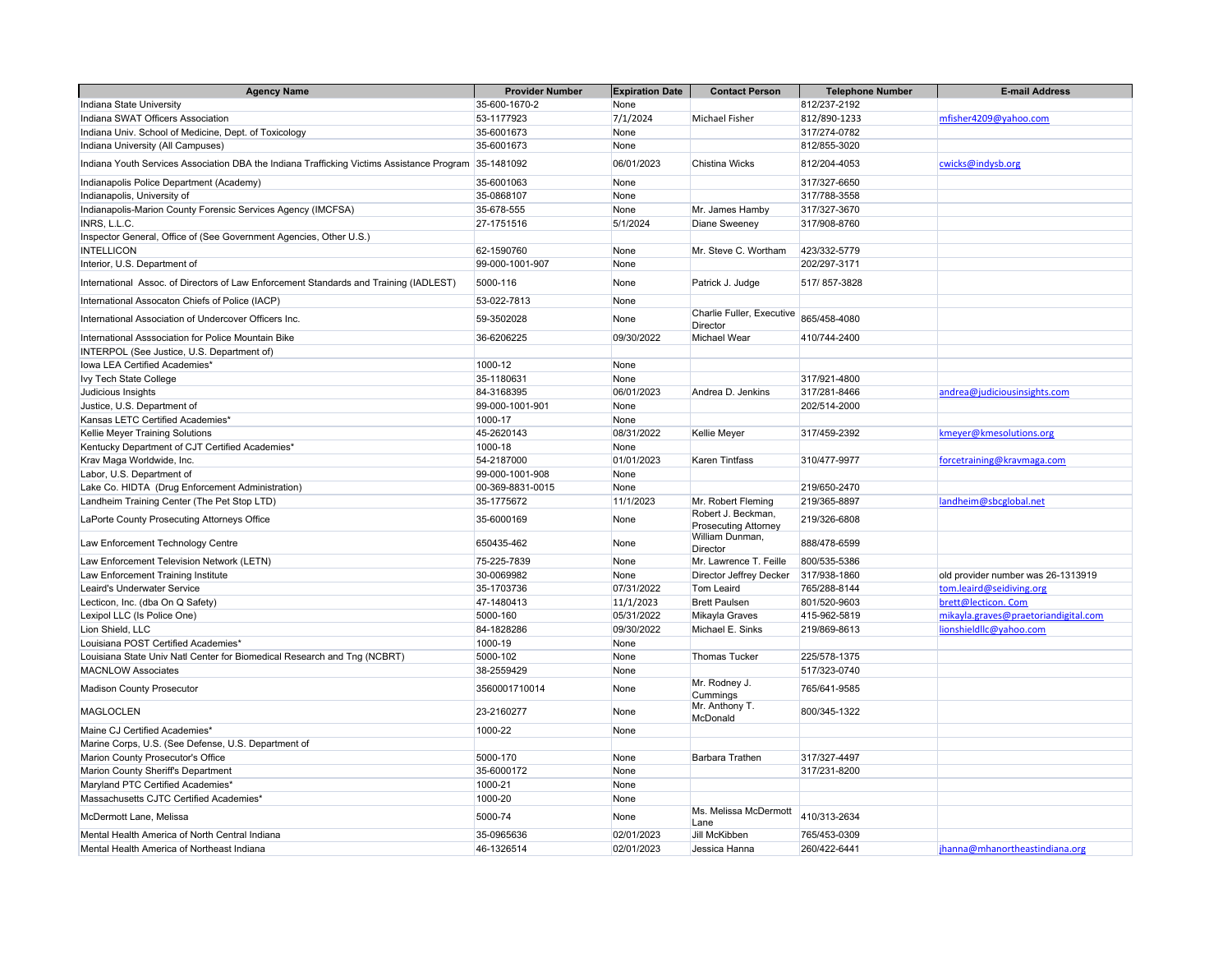| <b>Agency Name</b>                                                     | <b>Provider Number</b> | <b>Expiration Date</b> | <b>Contact Person</b>          | <b>Telephone Number</b> | <b>E-mail Address</b>                         |
|------------------------------------------------------------------------|------------------------|------------------------|--------------------------------|-------------------------|-----------------------------------------------|
| Michigan LEOTC Certified Academies*MCOLES/MI                           | 1000-23                | None                   |                                | 517/322-6525            |                                               |
| Midwest Gang Investigators Association/Indiana Chapter                 | 39-1575322             | 11/01/2023             | Darrell Singworth              | 260/6681000 Ex 3000     | kdombrow@southbendin.gov                      |
| Midwest Threat Assessment Centers LLC                                  | 81-0829687             | 03/01/2023             | Luke Vilsmeyer                 | 765/505-6822            | joverstreet@mtactraining.com                  |
| Minnesota POST Certified Academies*                                    | 1000-24                | None                   |                                |                         |                                               |
| Mississippi LEOST Certified Academies*                                 | 1000-26                | None                   |                                |                         |                                               |
| Mississippi State University - National Forensics Training Center      | 64-6000819             |                        | Dr. David Dempier              | 662/325-2756            |                                               |
| Missouri DPS Certified Academies*                                      | 1000-25                | None                   |                                |                         |                                               |
| Montana POST Certified Academies*                                      | 1000-27                | None                   |                                |                         |                                               |
| Moyars Consulting, LLC                                                 | 45-4579709             | 01/01/2023             | Benjamin S. Moyars             | 765/426-9454            | bj@moyarsconsulting.com                       |
| Multi Agency Acadiemic Cooperative (MAAC) Foundation                   | 5000-180               | 09/30/2022             | Todd Konradi                   | 219/510-9111            | tkonradi@valpo.us                             |
| NAMI Indiana, Inc.                                                     | 35-1640701             | 01/01/2023             | Marianne Halbert               | 317/925-9399            | mhalbert@namiindiana.org                      |
| National Association of School Resource Officers (NASRO)I              | 65-0612863             | 12/1/2023              | Kerri Williamson               | 205/739-6061            | kerri.williamson@naro.org                     |
| National Association of State Boating Law Administrators (NASBLA)      | 31-1545237             | 02/01/2023             | David M. Considine             | 859/225-7375            | dave.considine@nasbla.org                     |
| National Institute of Justice (See Justice, U.S. Department of)        |                        |                        |                                |                         |                                               |
| National Law Enforcement Firearms Instructors Association (NLEFIA)     | 5000-186               | None                   | Christi Edgemon                | 800/930-2953            |                                               |
| National Park Service(See Interior, U.S. Department of)                |                        |                        |                                |                         |                                               |
| National Sheriff's Association                                         | 53-011-6293            | None                   |                                | 800/424-7827            |                                               |
| National Weather Service (Commerce, U.S. Department of)                |                        |                        |                                |                         |                                               |
| National White Collar Crime Center, Inc. (NW3C)                        | 54-1393537             | 06/01/2023             | Damita Jones                   | 304/367-1994 ext. 2214  | djones@nw3c.org                               |
| Natl.Institute of Health(See Health & Human Services, U.S. Dept. of)   |                        |                        |                                |                         |                                               |
| Navigate360 (Formerly Named: ALICE Training Institure)                 | 46-2392448             | 10/31/2022             | Abi Allen                      | 330/661-0106 X1040      |                                               |
| Navy, U.S. (See Defense, U.S. Department of)                           |                        |                        |                                |                         |                                               |
| Nebraska LETC Certified Academies*                                     | 1000-30                | None                   |                                |                         |                                               |
| Nevada POST Certified Academies*                                       | 1000-34                | None                   |                                |                         |                                               |
| New Hampshire POST Certified Academies*                                | 1000-31                | None                   |                                |                         |                                               |
| New Jersey PTC Certified Academies*                                    | 1000-32                | None                   |                                |                         |                                               |
| New Mexico DPS Certified Academies*                                    | 1000-33                | None                   |                                |                         |                                               |
| New Mexico Tech                                                        | 5000-106               | None                   | Joseph M. Doyle, Sr.           | 575/835-5912            |                                               |
| New York BMP Certified Academies*                                      | 1000-35                | None                   |                                |                         |                                               |
| Norse Tacical LLC                                                      | 81-2276519             | 8/31/2022              | <b>Walter Martin</b>           | 502/257-7338            | wmartin@norsetactical.com                     |
| North Carolina DOJTS Certified Academies*                              | 1000-28                | None                   |                                |                         |                                               |
| North Central Indiana Law Enforcement Training Council (NCILETC)       | 5000-05                | None                   | Ms. Jonie Kennedy,<br>Director | 765/689-8533            |                                               |
| North Dakota BCI Certified Academies*                                  | 1000-29                | None                   |                                |                         |                                               |
| North East Multi-Regional Training, Inc.(See Illinois Cert. Academies) |                        |                        |                                |                         |                                               |
| Northeast Counterdrug Training Center                                  | 5000-53                | None                   | <b>Christopher Witmer</b>      | 717/861-2143            |                                               |
| Northeast Indiana Law Enforcement Training Council (NEILETC)           | 5000-06                | None                   |                                | 219/463-7491            |                                               |
| Northwest Indiana Law Enforcement Training Council (NILETC)            | 35-1679834             | None                   |                                | 219/884-0006            |                                               |
| Northwestern University Center for Public Safety                       | 36-2167817             | None                   | Richard T. Johnson             | 847/491-5476            |                                               |
| Oakland City University                                                | 35-0869063             | None                   | Dr. Robert Yeager              | 812/749-1210            |                                               |
| Occupational Safety & Health Administration (OSHA/IOSHA)               | 35-6000-158-H8         | None                   |                                |                         |                                               |
| Ohio Law Enforcement Training Center                                   | 31-1209507             | None                   |                                | 740/927-0040            |                                               |
| Ohio POST Certified Academies*                                         | 1000-36                | None                   |                                |                         |                                               |
| Ohio State Department of Health                                        | 5000-02                | None                   |                                |                         |                                               |
| Oklahoma CLEET Certified Academies*                                    | 1000-37                | None                   |                                |                         |                                               |
| On-Target Solutions Group, Inc.                                        | 47-1487003             | 02/01/2023             | <b>Gregory Anderson</b>        | 815/545-1609            | greg.anderson@on-<br>targetsolutionsgroup.com |
| Oregon BPST Certified Academies*                                       | 1000-38                | None                   |                                |                         |                                               |
| Overdose Lifeline, Inc.                                                | 47-1333720             | 01/31/2022             | Kourtnaye Sturgeon             | 844/554-3354            | kourtnaye@overdoselifeline.org                |
| Paradigm Health and Wellnees LLC                                       | 46-4412479             | 3/1/2022               | Kristin Stapleton              | 765/742-6805            | ksaker@paradigm-eb.com                        |
| Paradigm Liaison Services, LLC                                         | 26-0540170             | 11/1/2023              | Randall C. Duncan              | 316/927-4720            | randalld@pdigm.com                            |
| Parkview Health Hospitals Police Department                            | 5000-190               | 9/1/2023               | <b>Grant Cowan</b>             | 260/266-1180            | grant.cowan@parkview.com                      |
| Pelham Specialty Training, Inc.                                        | 5000-114               | 07/01/2023             | Jeffrey Onken                  | 812/381-9005            | ashley@pelhamtraining.com                     |
| Pennsylvania MPOST Certified Academies*                                | 1000-39                | None                   |                                |                         |                                               |
| Police Services International                                          | 5000-81                | 06/01/2023             | Mr. Tim White                  | 317/507-8360            | policeservices1@gmail.com                     |
| Police Records & Information Management Group                          | 20-4717470             | 02/01/2023             | <b>Edward Claughton</b>        | 305/460-0096            |                                               |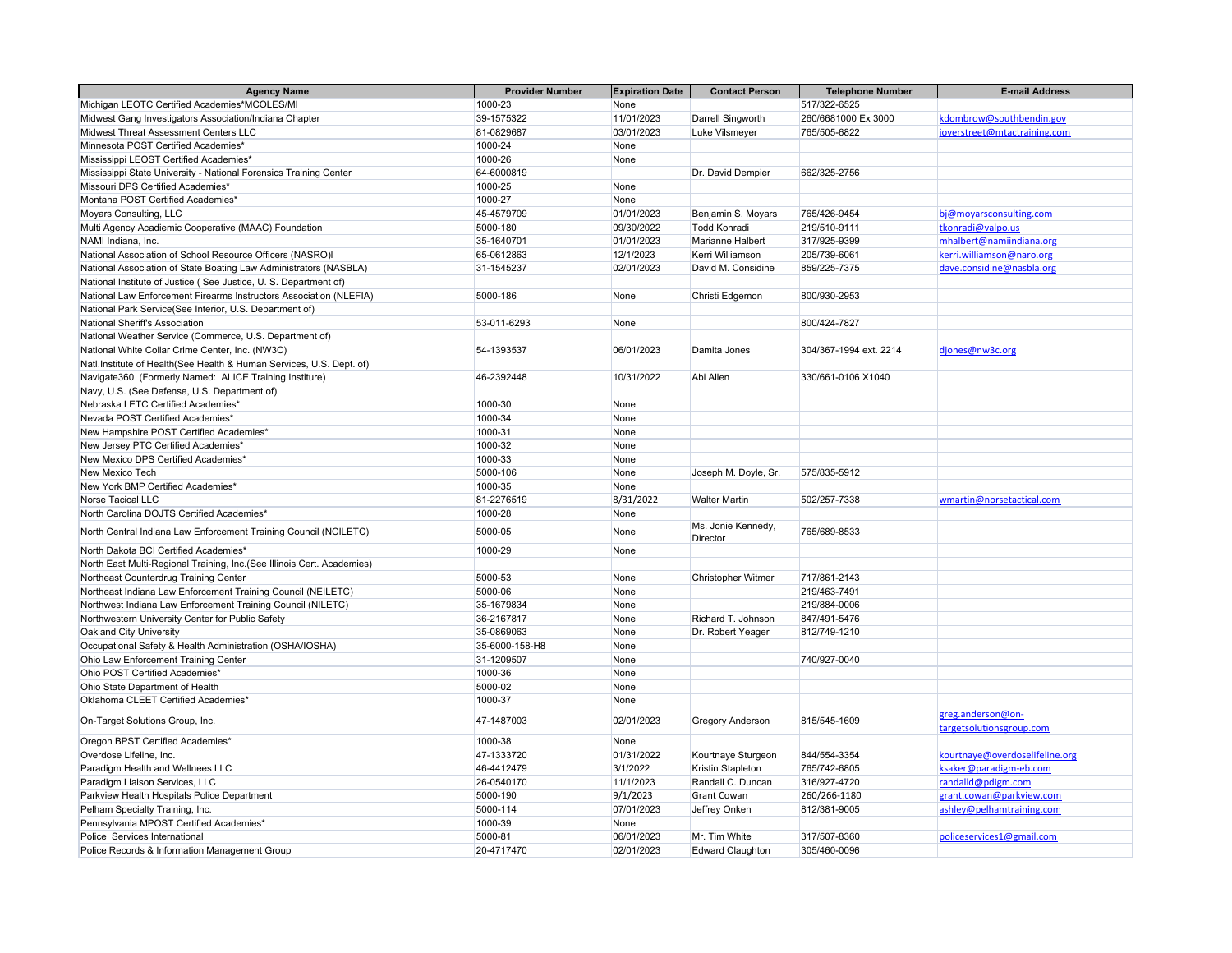| <b>Agency Name</b>                                                              | <b>Provider Number</b> | <b>Expiration Date</b> | <b>Contact Person</b>                     | <b>Telephone Number</b> | <b>E-mail Address</b>               |
|---------------------------------------------------------------------------------|------------------------|------------------------|-------------------------------------------|-------------------------|-------------------------------------|
| PoliceOne.com Academy (Praetorian Group) has merged with: See: Lexipol 5000-160 |                        |                        | Dellanina Mendoza                         | 415/962-8341            | dellanina@placademy.com             |
| Postal Service, U.S. Department of                                              | 99-000-1001-913        | None                   |                                           |                         |                                     |
| Power Phone, Inc.                                                               | 06-1121538             | 2/1/2024               | George Deuchar                            | 908/528-7522            | gdeuchar@comcast.net                |
| Professional Consulting Associates, LLC                                         | 5000-08                | 7/1/2023               | Robert S. Ross                            | 614/863-6646 ext. 2     | bobross@pca-1.com                   |
| Protective Training Services, LLC                                               | 30-0178562             | None                   | Dr. Paul Whitesell                        | 317/460-1017            |                                     |
| Public Agency Training Council, Inc. (PATC)                                     | 35-1639066             | None                   | <b>Mark Waterfill</b>                     | 317/821-5085            |                                     |
| Purdue University (All Campuses)                                                | 35-6002041             | None                   |                                           | 317/494-7011            |                                     |
| <b>Quality Correctional Care</b>                                                | 5000-159               | 07/31/2022             | <b>Timothy Reed</b>                       | 765/388-9491            | timothyr@qualitycorrectional.com    |
| Rally Point T.C. LLC                                                            | 5000-179               | 07/31/2022             | <b>Derek Stephens</b>                     | 970/301-9175            | derek@rallypointtc.com              |
| Reid and Associates, Inc., John E.                                              | 36-2648431             | 8/1/2023               | Pamela Hyde                               | 307-461-1020            | phyde@reid.com                      |
| Relias, LLC                                                                     | 01-0730157             | 09/01/2023             | <b>Khanty Campbell</b>                    | 919/789-1420            | kcampbell@relias.com                |
| Revenue, Indiana State Department of                                            | 35-6000158             | None                   |                                           | 317/232-3376            |                                     |
| Rhode Island MPT Certified Academies'                                           | 1000-40                | None                   |                                           |                         |                                     |
| Safesight Consulting LLC                                                        | 5000-181               | 03/01/2023             | <b>Barton Taber</b>                       | 765/480-5460            | safesightconsulting@gmail.com       |
| Saneta Maiko, PhD                                                               | 5000-182               | 09/01/2023             | Saneta Maiko                              | 260/452-6928            | seekcvsr5374@gmail.com              |
| Savant Learning Systems- Virtual Academy(V-Academy)                             | 20-8323618             | 6/1/2024               | <b>Hailey Slaughter</b>                   | 800/313-3280            | hailey.slaughter@savantls.com       |
| Secret Service (See Treasury, U.S. Department of)                               |                        |                        |                                           |                         |                                     |
| Self-Preservation Training, LLC                                                 | 81-1192449             | 12/31/2022             | Jeff Riley                                | 317/379-4730            | selfpreservationtraining@gmail.com  |
| Sheepdog Guardian Consulting, LLC                                               | 83-1020755             | 11/1/2023              | Michael W. Kmiecik, II                    | 331/645-3521            | justice@sheepdogguardian.com        |
| Sheriffs Association, Indiana                                                   | 35-1320956             | None                   |                                           | 317/356-3633            |                                     |
| Sheriffs' Association, National                                                 | 53-011-6293            | None                   |                                           |                         |                                     |
| Shield International                                                            | 87-0617644             | None                   |                                           | 801/764-0500            |                                     |
| Sirchie: See American Institute of applied Science                              |                        |                        |                                           |                         |                                     |
| Six Layer Concepts & Consulting LLC                                             | 5000-173               | 11/01/2023             | Lynn Westover                             | 253/549-8371            | lynn@slcsquared.com                 |
| South Carolina CJ Certified Academies*                                          | 1000-41                | None                   |                                           |                         |                                     |
| South Central Indiana Law Enforcement Training Council (SCILETC)                | 5000-10                | None                   | Mr. Michael Horton,<br>Director           | 812/933-9047            |                                     |
| South Dakota CJTC Certified Academies*                                          | 1000-42                | None                   |                                           |                         |                                     |
| Southern Police Institute (University of Louisville)                            | 61-101-4882            | None                   | Dr. vviillam r. vvalsn,                   | 502/852-6561            |                                     |
| Southwest Indiana Law Enforcement Academy                                       | 5000-63                | None                   | <b>Dh</b> <sub>n</sub><br>Debbie Thompson | 812/436-7950            |                                     |
| Southwest Indiana Law Enforcement Training Council (SWILETC)                    | 5000-03                | None                   |                                           |                         |                                     |
| <b>SRO Academy LLC</b>                                                          | 84-3392995             | 03/01/2023             | <b>Shannon Fritz</b>                      | 765/760-3824            | smfritz7905@gmail.com               |
| St. Louis University School of Medicine                                         | 43-0654872             | None                   |                                           | 314/577-8298            |                                     |
|                                                                                 |                        |                        | Todd Kirchgraber,                         |                         |                                     |
| St. Petersburg Junior College/MCTFT                                             | 5000-31                | None                   | <b>Training Director</b>                  | 727/344-8030            |                                     |
| State, U.S. Department of                                                       | 99-000-1001-909        | None                   |                                           | 202/647-4000            |                                     |
| Strategy 2000, Inc.                                                             | 35-1746-792            | 01/01/2023             | Mr. Kenneth P. Kelley                     | 310/766-8930            | kpk2k@yahoo.com                     |
| Street Cop Training, LLC                                                        | 46-1277816             | 06/1/2023              | Dinnis Benigno                            | 732-261-3330            | dennis@streetcoptraining.com        |
| Target Solutions/ now Vector Solutions                                          |                        |                        |                                           |                         |                                     |
| Tennessee LET Certified Academies*                                              | 1000-43                | None                   |                                           |                         |                                     |
| Texas CLEOSE Certrified Academies'                                              | 1000-44                | None                   |                                           |                         |                                     |
| The Julian Center                                                               | 35-1346514             | 05/01/2022             | Jennifer Riester                          | 317/538-2469            | jreister@juliancenter.org           |
| Toxicology, State Department of                                                 | 35-6001673             | None                   |                                           | 317/274-7825            |                                     |
| Traffic Safety (See Criminal Justice Institute)                                 |                        |                        |                                           |                         |                                     |
| Transportation, U.S. Department of                                              | 99-000-1001-910        | None                   |                                           | 202/366-4000            |                                     |
| Treasury, U.S. Department of                                                    | 99-000-1001-911        | None                   |                                           | 202/566-5411            |                                     |
| Trine University (previously Tri-State University)                              | 35-071-5530            | None                   | Mersiha Alic                              | 260/483-4949            |                                     |
| Tri-Tech Forensics Inc.                                                         | 26-3669072             | 03/31/2022             | <b>Tony Nguyen</b>                        | 714/454-9311            | tncfotos@gmail.com                  |
| <b>Turning Point Domestic Violence Services</b>                                 | 31-0993447             | 2/1/2024               | Melanie D. Rasmussen                      | 812/379-5575 x 207      | melanierasmussen@turningpointdv.org |
| U.S. Marshals (See Justice, U.S. Department of)                                 |                        |                        |                                           |                         |                                     |
| Ultimate Canine, LLC                                                            | 45-5176523             | 01/01/2023             | Gary Hadden/Julie Case<br>Scharnowshe     | 317/515-8551            | julie@ultimatecaninetraining.com    |
| United States Attorney - All Offices                                            | 00-369-8831-0015       | None                   |                                           |                         |                                     |
| University of Notre Dame                                                        | 35-0868188             | None                   | Kara J. McClure                           | 574/631-8378            |                                     |
| University of Southern Indiana                                                  | 0001808                | None                   | Ms. Linda Cleek                           | 812/464-8600            |                                     |
| Upstream Prevention, Inc.                                                       | 47-5502996             | 7/1/2024               | Hope Thompson                             | 317/412-2612            | hope@upstreamprevention.org         |